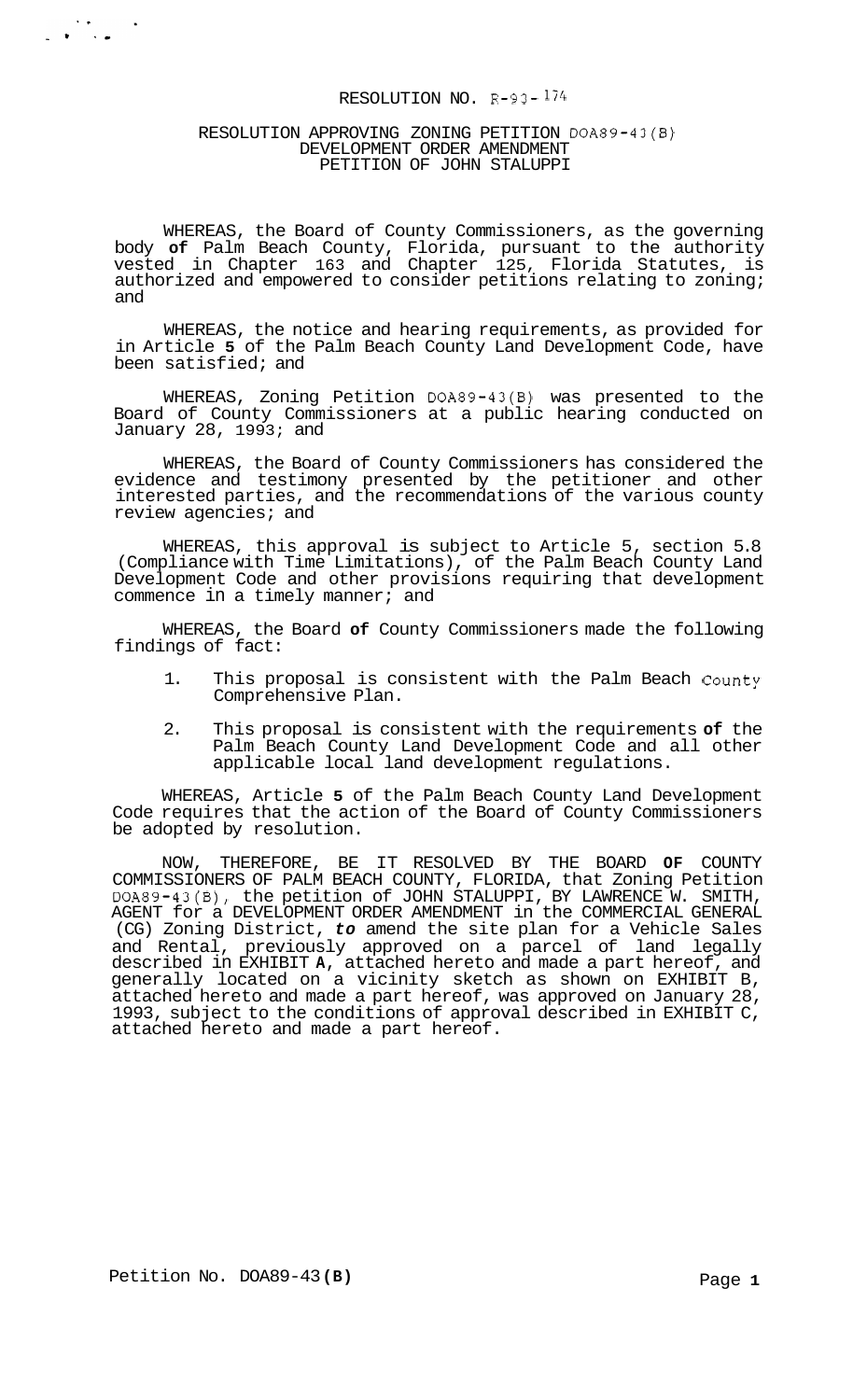Commissioner \_\_\_\_\_Foster \_\_\_\_ moved for the approval of the Resolution.

The motion was seconded by Commissioner <u>Newell and</u>, upon being put to a vote, the vote was as follows:

| Mary McCarty, Chair | Aye       |
|---------------------|-----------|
| Burt Aaronson       | Absent    |
| Ken Foster          | $Ay \sim$ |
| Maude Ford Lee      | Aye       |
| Karen T. Marcus     | Aye       |
| Warren Newell       | Aye       |
| Carol A. Roberts    | Absent    |

The Chair thereupon declared that the resolution was duly passed and adopted this **29th** day *of* January, **1993.** 

APPROVED AS TO FORM AND LEGAL SUFFICIENCY

 $\mathbf{q} = \mathbf{y} \in \mathbb{R}^{d \times d}$  , where

PALM BEACH COUNTY, FLORIDA BY ITS BOARD OF COUNTY COMMISSIONERS

**DOROTHY H. WILKEN, CLERK** 

BY:

外科などの  $-M$   $\mathcal{B}$ ai BY: **CLERK** ina ang pang

..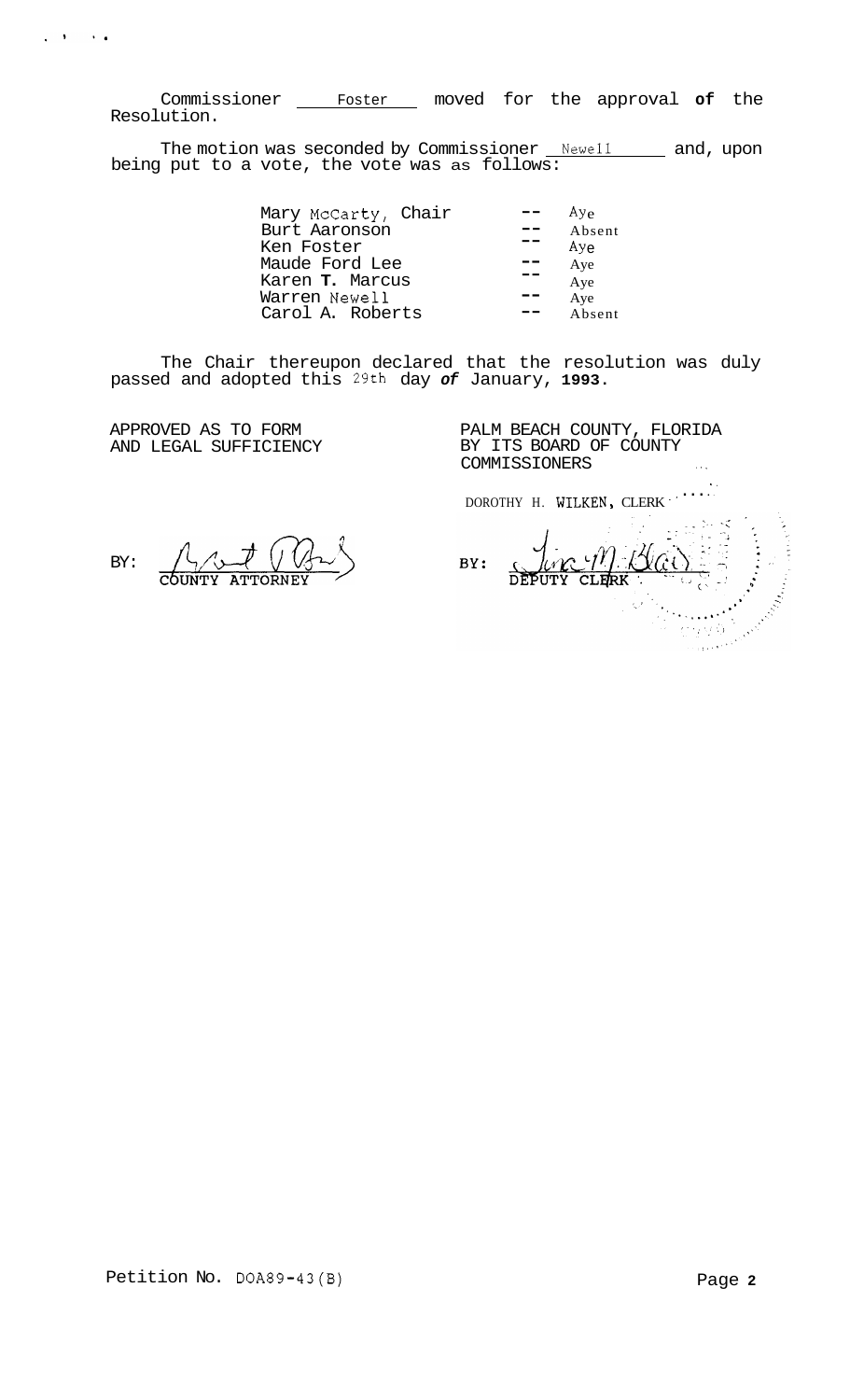# **EXHIBIT A**

## LEGAL **DESCRIPTION**

# **DESCRIPTIONS:**

# **Parcel 1**

 $\sim 100$  km s  $^{-1}$ 

The East 125 feet of the West 750 feet of the North 11 1.04 feet of the South Half of the Northeast Quarter of the Southwest Quarter of Section 1, Township 44 South, Range 42 East, Palm Beach County, Florida, LESS the South 30 feet thereof; said lands situate, lying and being in Palm Beach County, Florida.

# **Parcel 2**

The East 125 feet of the West 875 feet of the North 11 1.04 feet of the South Half of the Northeast Quarter of the Southwest Quarter of Section 1, Township 44 South, Range 42 East, Palm Beach County, Florida, A.K.A. Lot G-G Gardenettes, an unrecorded subdivision.

# **Parcel 3**

The East 125 feet of the West 1125 feet of the North 81.04 feet; and the West 170.21 feet of the East 210.21 feet of the North 81.4 feet; all lying and being in the South One Half (S 1/2) of the Northeast Quarter (NE 1/4) of the Southwest Quarter (SW 1/4) of Section 1, Township 44 South, Range 42 East, Palm Beach County, Florida.

# **Parcel 4**

The East 125 feet of the West 1000 feet of the North 11 1.07 feet of the South **l/2** of the Northeast **1/4** of the Southwest **1/4** of Section 1, Township 44 South, Range 42 East, also known as Lot H-H, in Gardenettes, an unrecorded plat.

Containing in all 1.224 acres, more or less.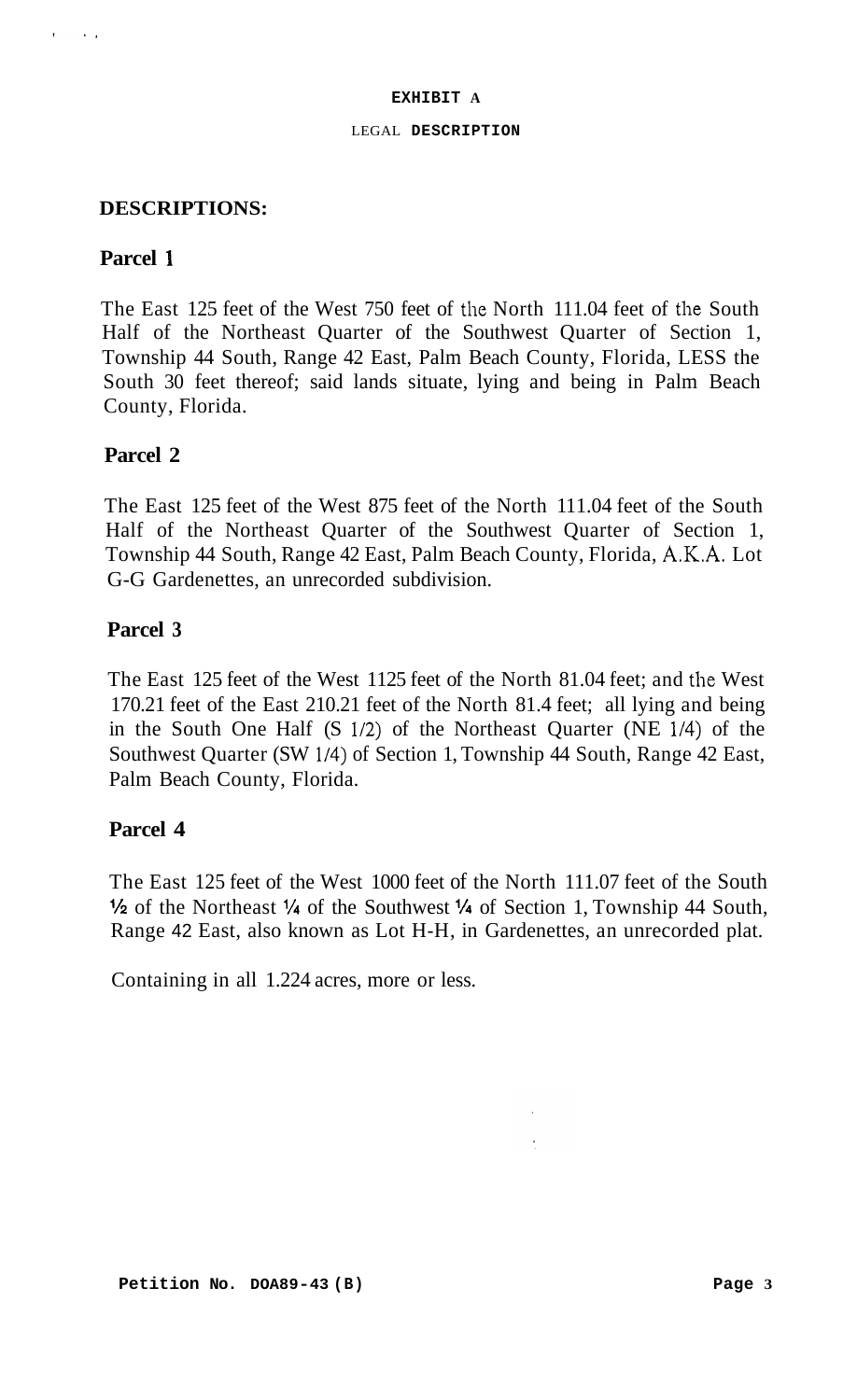# **EXHIBIT B**

 $\mathcal{A}$ 

 $\sim 10^{11}$  km  $^{-1}$ 

## **VICINITY SKETCH**

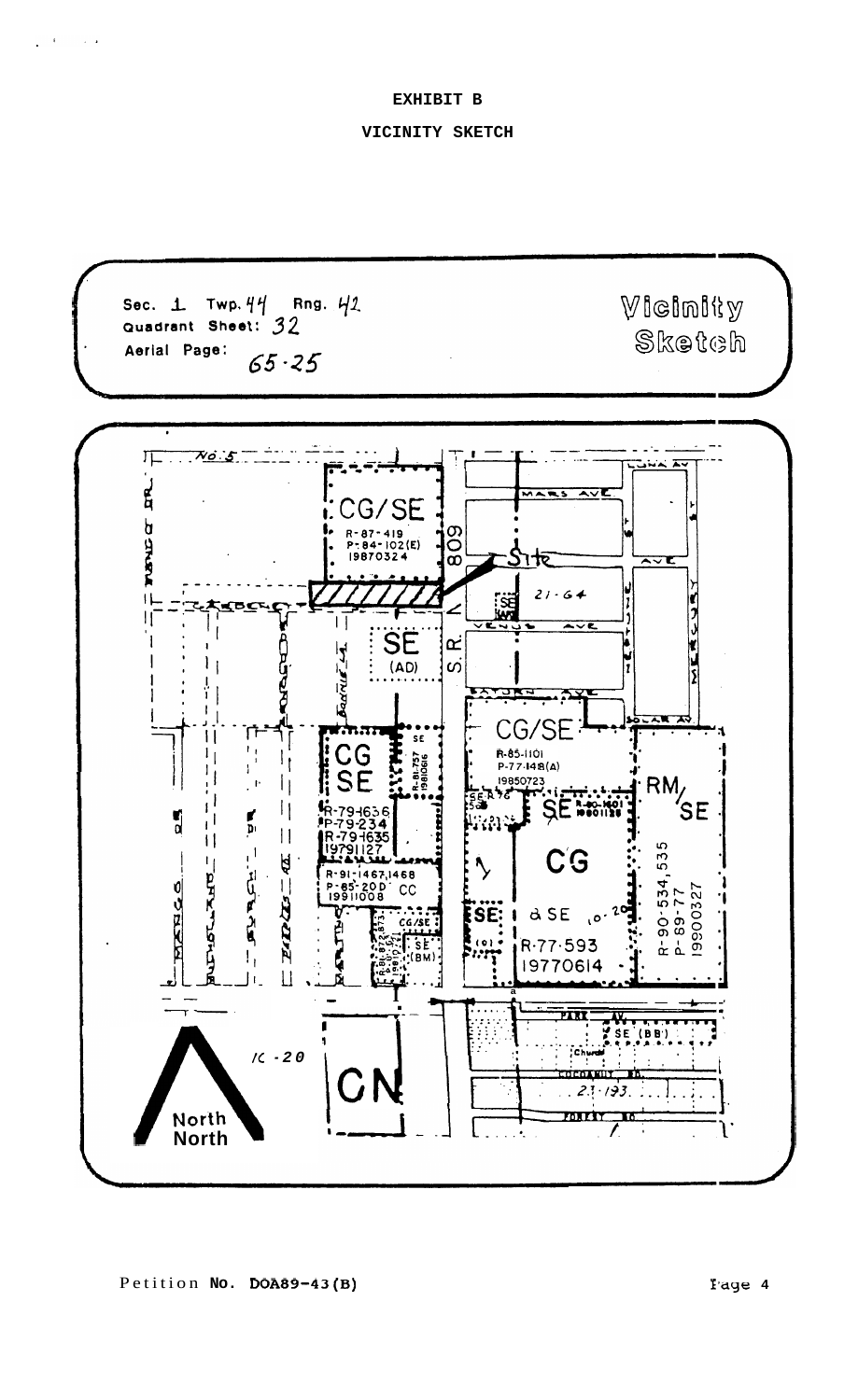## CONDITIONS **OF** APPROVAL

#### A. STANDARD CONDITIONS

- 1. All previous conditions of approval applicable to the subject property have been consolidated as contained herein. The petitioner shall comply with all previous conditions of approval, including original deadline;; for Palm Beach County's Land Development Code Article **5**  Compliance, as amended unless expressly mod:.f ied (MONITORING)
- **2.**  There shall be no loading, unloading, standing or panking by any vehicles including employee parking within road rights-of-way. All related activity to be kept onsite. (CODE ENFORCEMENT)
- 3. Prior to Site Plan Review Certification by Development Review Committee the minimum number of required cus':omer parking shall be designated clearly on the Site Plan indicating the appropriate signage and pavement markings. (ZONING)
- 4. No vehicles for display, sale, or lease shall be permitted to park in any area indicated as a cus':omer parking area.(CODE ENFORCEMENT)
- **5. Simultaneously with the submittal for site plan rsview**  committee, the petitioner shall provide documentition **substantiating the existence of all structures on site prior to February of 1973, or comply with the pro:?erty development regulations set forth in Section 610.D of the Palm Beach County Zoning Code.** Previously Conditio1 No. 3, Petition No. 89-43, Resolution No. R-89-1619 (ZOQING)
- 6. **No stock loading or dumpster pickup will be permitted between the hours of 9:00 p.m. and 7:00 a.m.** Previously Condition No. 4, Petition No. 89-43, Resolution **No.** 3-89- 1619 (CODE ENFORCEMENT)
- *7.*  **No advertising flags, foreign flags, pennants, banners,**  streamers, or balloons shall be permitted on site. No gimmicks or advertising designed to attract the public's **attention off-site shall be displayed outdoors, or upon any building, vehicle or wall, other than inside a window**  as may be permitted by the Sign Code. Previously Condition No. **5,** Petition No. 89-43, Resolution No. R-89- 1619 **(CODE ENFORCEMENT)**
- 8. **No repair, maintenance or sale of parts or accessories shall be permitted on site.** Previously Condition **ND.** 6, Petition **No.** 89-43, Resolution No. R-89-1619 **(CODE ENFORCEMENT)**
- 9. **Outside storage of disassembled or inoperative vehicles or parts thereof, shall not be permitted on site.**  Previously Condition No. *7,* Petition **No.** 89-43, Resolution No. R-89-1619 **(CODE ENFORCEMENT)**
- 10. **Customer vehicle parking shall be limited to the parking spaces designated on the approved site plan. No parking**  of-way, or interior driveways. Previously condition No. 8, Petition No. 89-43, Resolution No. R-89-1619 **(CODE ENFORCEMENT)**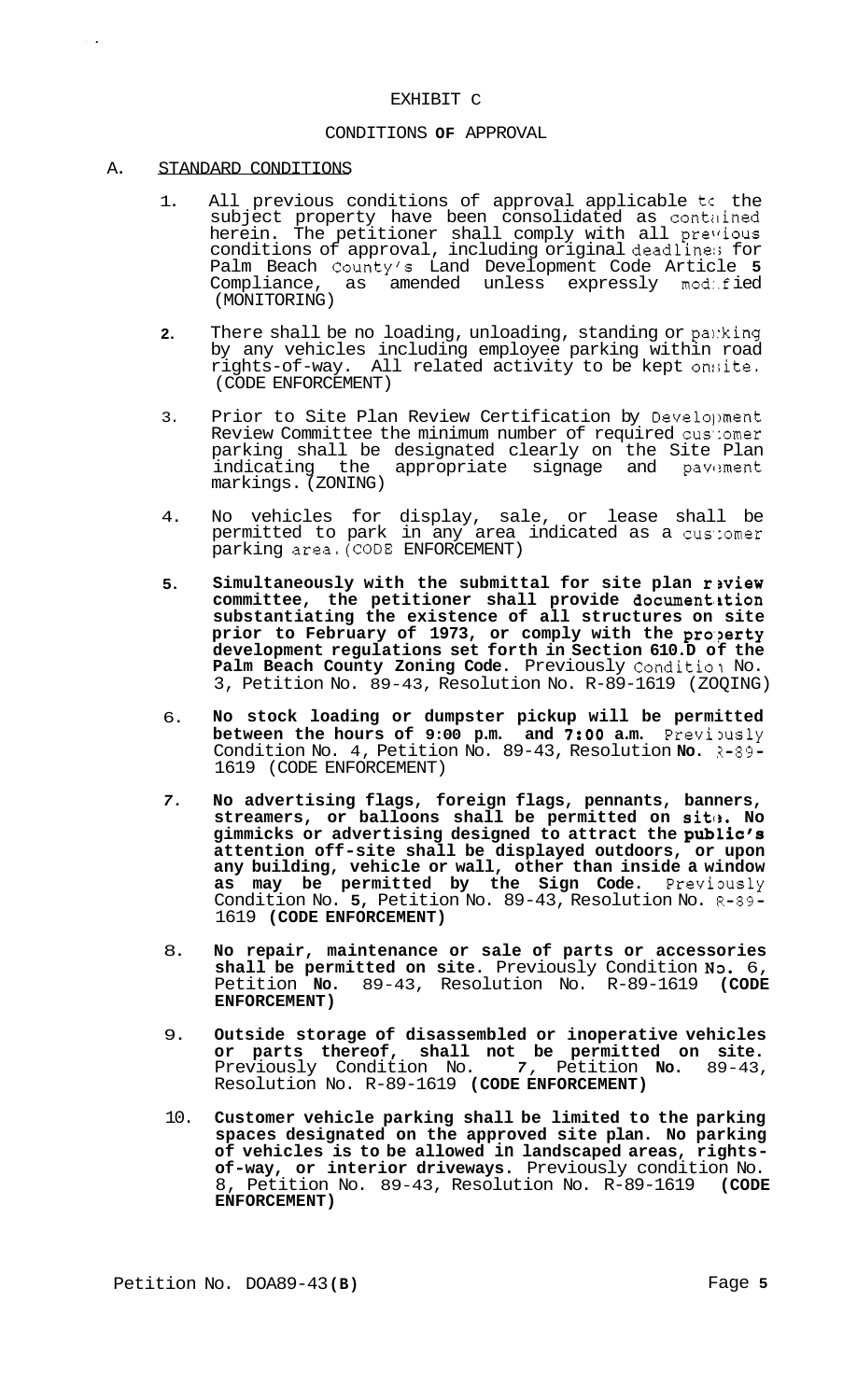- 11. **If a Specialized Vehicular Use Area is utilized for display of vehicles there shall be a barrier separating it from customer parking. This barrier may be in the form of a landscape strip, curbing, removable bollards or other suitable barrier approved by the Zoning Division.**  Previously Condition **No.** 9, Petition No. 85-43, Resolution No. R-89-1619 **(ZONING)**
- **12. Vehicles shall not be tested off-site on street3 in residential neighborhoods.** Previously Condition No. **10,**  Petition No. 89-43, Resolution No. R-89-1619 ( CODE ENFORCEMENT)
- **13. The rear portion of the lot, which extends beyond the mapped commercial designation line of the Comprehel~sive**  Plan shall be limited to water retention, landscaping and **on grade parking.** Previously Condition **No. 21,** Pet:.tion No. 89-43, Resolution No. R-89-1619
- 14. Condition No. 22 of Petition P-89-43(A), Resolution  $l-89$ -**1619 which states:**

**"The two (2) most eastern parking stalls 1oc:ated adjacent to Military Trail shall be limited to**  inventory parking only."Previously Condition No. **22,** Petition No. 89-43, Resolution No. R-89-lli19

**Is hereby deleted** 

- **15. The western four hundred fifty feet (450') of the site shall be used for inventory storage only.** Previously Condition No. 3, Petition No. 89-43(A), Resolution Ns. R-90-846 **(ZONING)**
- 16. Site lighting on the western four hundred feet (400)' of **the site shall be low intensity, directed away from nearby residences and no greater than twelve (12) feet in height.** Previously Condition No. **4,** Petition No. 89- 43 (A), Resolution **No.** R-90-846 **(CODE ENFORCEMENT)**
- 17. There shall be no access permitted to Garden<sub>3tte.</sub><br>
Previously Condition No. 14, Petition No. 89-43(A),<br>
Resolution No. R-90-846

**Is hereby deleted** 

- **B.** ENVIRONMENTAL RESOURCES MANAGEMENT
	- **1. The owner, occupant or tenant of the facility shall participate in an oil recycling program which ensures proper re-use or disposal of waste oil.** Previously Condition No. 14, Petition No. 89-43, Resolution **N3.** R-89-1619 **(HEALTB-ERM)**
	- **2. The Developer shall design the drainage system such that drainage from those areas which may contain hazardaus or undesirable waste shall be separate from stormwater runoff from the remainder of the site.** Previously Condition No. 16, Petition No. 89-43, Resolution **No. R-**89-1619 **(HEALTH)**
- C. HEALTH

 $\mathbf{r}$ 

**1. Generation and disposal of hazardous effluents into sanitary sewerage system shall be prohibited unless adequate pretreatment facilities approved by the Florida Department of Environmental Regulation (FDER) and Agency**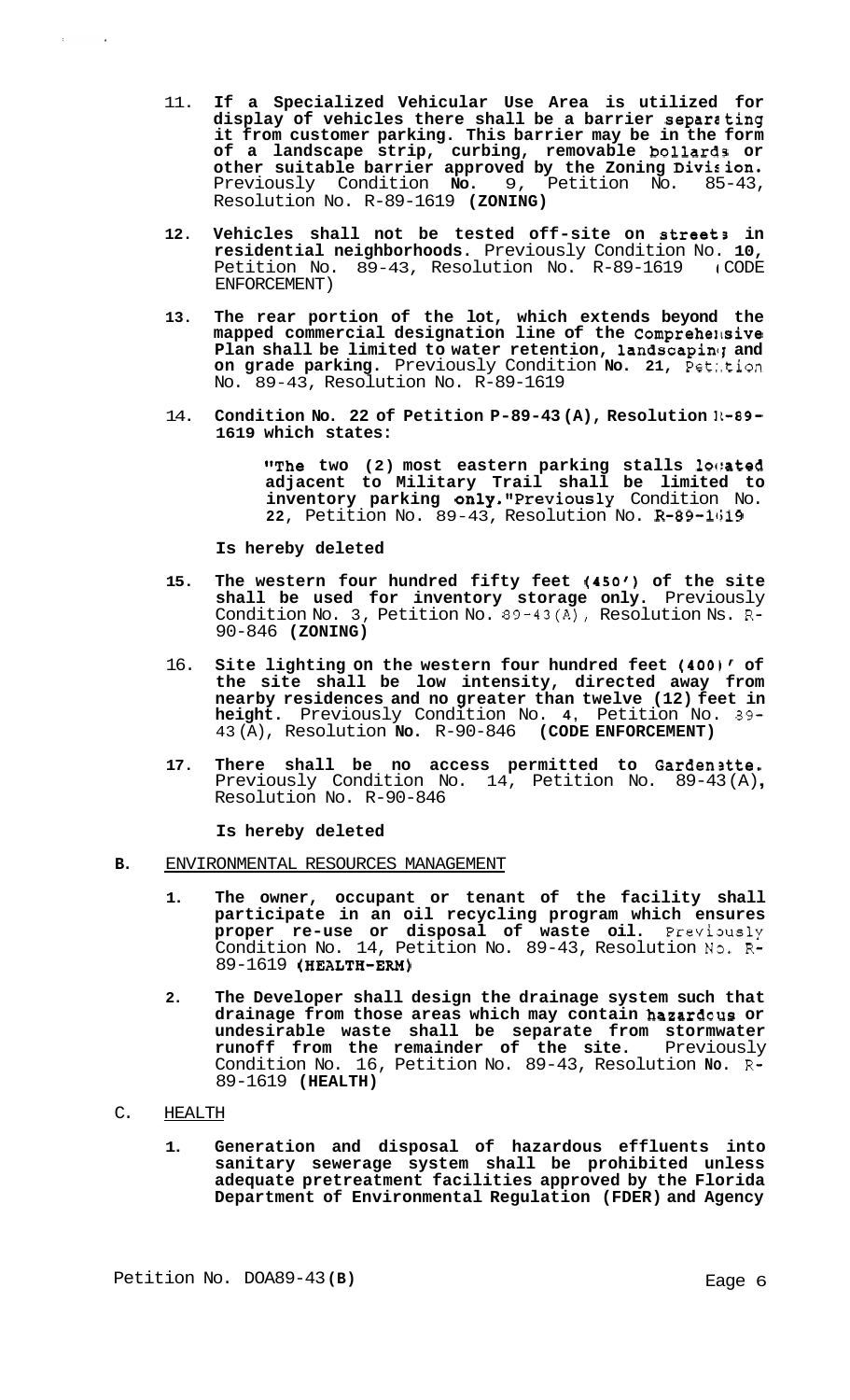<span id="page-6-0"></span>**responsible for sewage works are constructed and us'l,d by**  project tenants or owners generating such efflu@nts. Previously Condition No. 11, Petition No. 89-43, Resolution No. R-89-1619 **(HEALTH)** 

- 2. Sewer service is available to the property. Therefore, no **septic tank shall be permitted to the site.** Previously Condition No. 12, Petition No. 89-43, Resolution No. **R-**89-1619 **(HEALTH)**
- 3. Water service is available to the property. Therefore, no **well shall be permitted on the site to provide pokable water.** Previously Condition No. 13, Petition **No.** 89-43, Resolution No. R-89-1619 **(HEALTH)**
- 4. **No portion of this project is to be approved on well**  and/or septic tank, existing or new. Existing septic **tanks are to be abandoned in accordance with Chapter 10D-***6* **F.A.C.** Previously Condition No. 19, Petition **No,** 89- 43(A), Resolution No. R-90-846 **(HEALTH)**
- D. LANDSCAPING
	- 1. **Prior to certification, the site plan shall be amended to indicate the following:** 
		- **a. Required tabular verifying the amount of interior landscaping to be transferred to the perimeter strips;**
		- **b.**  A clear corner distance of ten (10) feet at **the intersection of all accessways and plublic rights-of-way; and,**
		- **C.**  A clear corner distance of twenty-five (25) **feet at the intersection of two (2) p'ublic rights-of-way.**

Previously Condition No. 1, Petition No. 89-43, Resolution No. R-89-1619 (ZONING)

- 2. **Perimeter landscaping along the south and east property lines shall be upgraded to include twelve (12) foot native canopy trees planted twenty (20) feet on center, a** forty-two (42) inch hedge, and one (1) native palm for **each twenty (20) feet of frontage. The five (5) foot landscape strip between the auto mall and this property shall be transferred to the landscape buffer adjacelnt to Gardenette Road.** Previously Condition No. 2, Petition **No.**  89-43, Resolution No. R-89-1619 (ZONING)
- 3. **Prior to Site Plan Review Committee approval, the site plan shall be amended to indicate the following:** 
	- **a. Perimeter landscaping along the southern and western property lines, shall be upgradeid to include:** 
		- **1) Twelve foot canopy trees planted twenty feet (20') on center.**
		- **2) A thirty-six (36") hedge.**
		- **3) A minimum fifteen foot (15,) wide landscape buffer area.**
		- **4) One (1) native palm for each twenty (20) lineal feet.**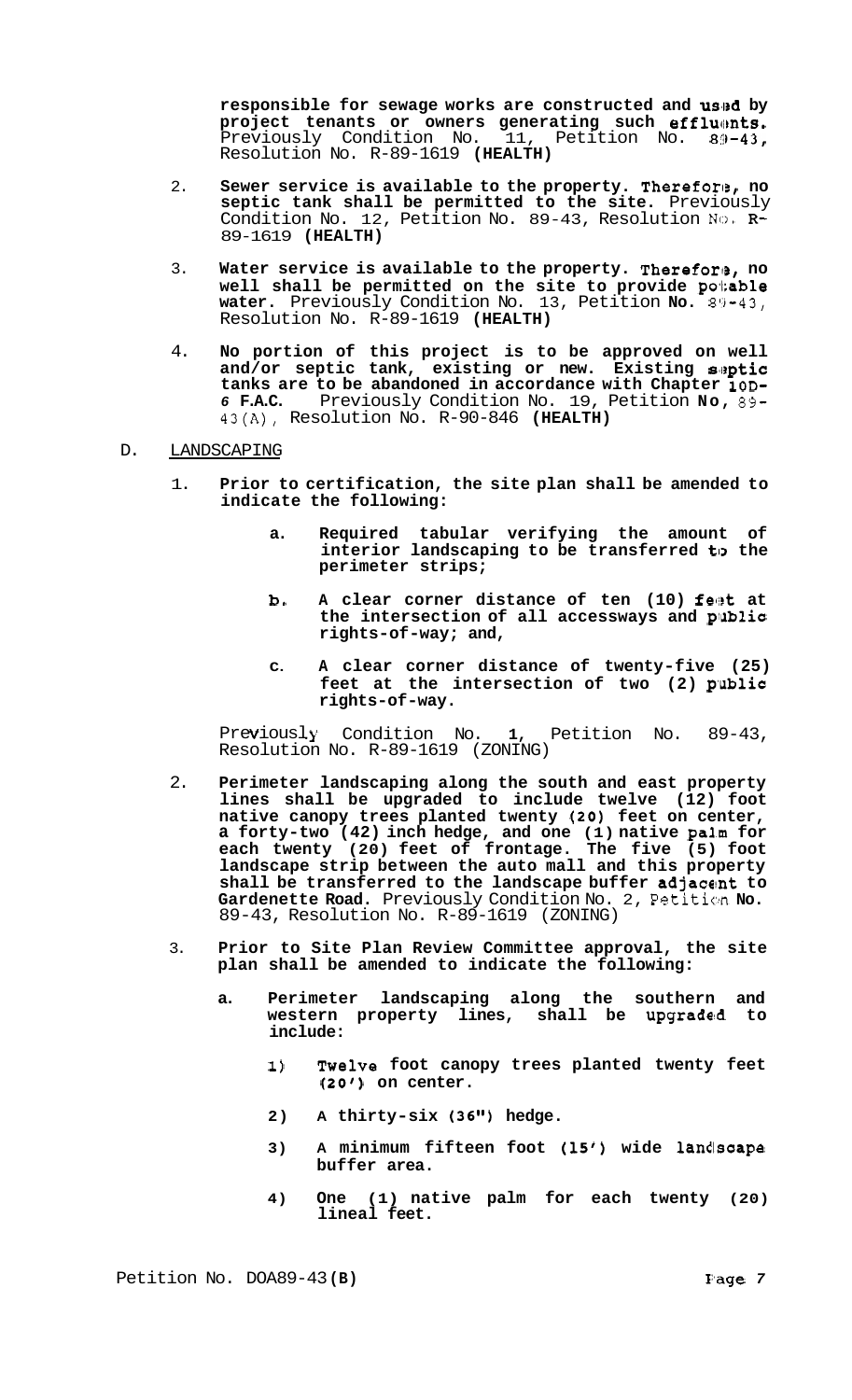- **5) Six foot (6') CBS wall constructed on the inside edge of the required landscape bufi er** .
- **6) All trees on site shall be permitted to reach and maintained at a minimum height of fifteen**  feet (15'), and maintained according to the **National Arbor Society Standards.**

Previously Condition No. **2,** Petition No. 89-42 (A), Resolution No. R-90-846

#### **E.** ENGINEERING

 $\label{eq:2} \frac{1}{\sqrt{2}}\sum_{i=1}^n\frac{1}{\sqrt{2}}\sum_{i=1}^n\frac{1}{\sqrt{2}}\sum_{i=1}^n\frac{1}{\sqrt{2}}\sum_{i=1}^n\frac{1}{\sqrt{2}}\sum_{i=1}^n\frac{1}{\sqrt{2}}\sum_{i=1}^n\frac{1}{\sqrt{2}}\sum_{i=1}^n\frac{1}{\sqrt{2}}\sum_{i=1}^n\frac{1}{\sqrt{2}}\sum_{i=1}^n\frac{1}{\sqrt{2}}\sum_{i=1}^n\frac{1}{\sqrt{2}}\sum_{i=1}^n\frac{1$ 

 $\sim$   $\sim$ 

- Simultaneously with Site Plan 1. **Review** Committee application, the petitioner shall submit for review two copies of:
	- A recorded cross access/parking agreement a. which specifies that minimum parking, storage of inventory and off-loading of inventory will be allowed on the property to the north; and,
	- **b. A recorded Unity of Control which commits both properties to be developed according tc the approved site development plan encompailsing both properties.**

Previously Condition No. 18, Petition No. 89-43, Resolution No. R-89-1619 **(COUNTY ATTORNEY)** 

**2. Prior to July I, 1990 or prior to the issuance oj' the first Building Permit whichever shall first occur, the property owner shall convey to Palm Beach County Land Development Division by easement for Gardenette Roa'I, an additional 7 feet free of all encumbrances and encroachments. Property owner shall provide Palm ])each County with sufficient Uocumentation acceptable to the Right of Way Acquisition Section to ensure that the**  property is free of all encumbrances and encroachments. Right-of-way conveyances shall also include "Safe **;ight Corners" where appropriate at intersections as deterlained by the County Engineer.** Previously Condition No, 21, Petition No. 89-43(A), Resolution NO. R-90-846

## **Shall be amended to state:**

Prior to April 1, 1993, the property owner shall convey to Palm Beach County Land Development Division by Easement an additional seven **(7)** feet for Gardelette Street and Right-of-way Warranty Deed for Military Trail *60* feet from centerline free of all encumbrance:; and encroachments. Property owner shall provide Palm 3each County with sufficient documentation acceptable to the Right-of-way Acquisition Section to ensure that the property is free of all encumbrances and encroachmznts. Right-of-way and/or Easement conveyances shall also include an easement for "Safe Sight Corners" where appropriate at intersections as determined by the County Engineer. *(County has record of prior dedication of Gardenette easement, but no record of dedicatic'n of additional Right-of-way required from Military Trail or Safe Sight Corner).* **(MONITORING)** 

**3. The Property Owner shall pay a Fair Share Fee ill the amount and manner required by the "Fair Ghare Contribution for Road Improvements Ordinance" es it presently exists or as it may from time to tixke be amended.** Previously Condition No. **22,** Petition **No.** 89- 43(A), Resolution No. R-90-846 **(BUILDING)**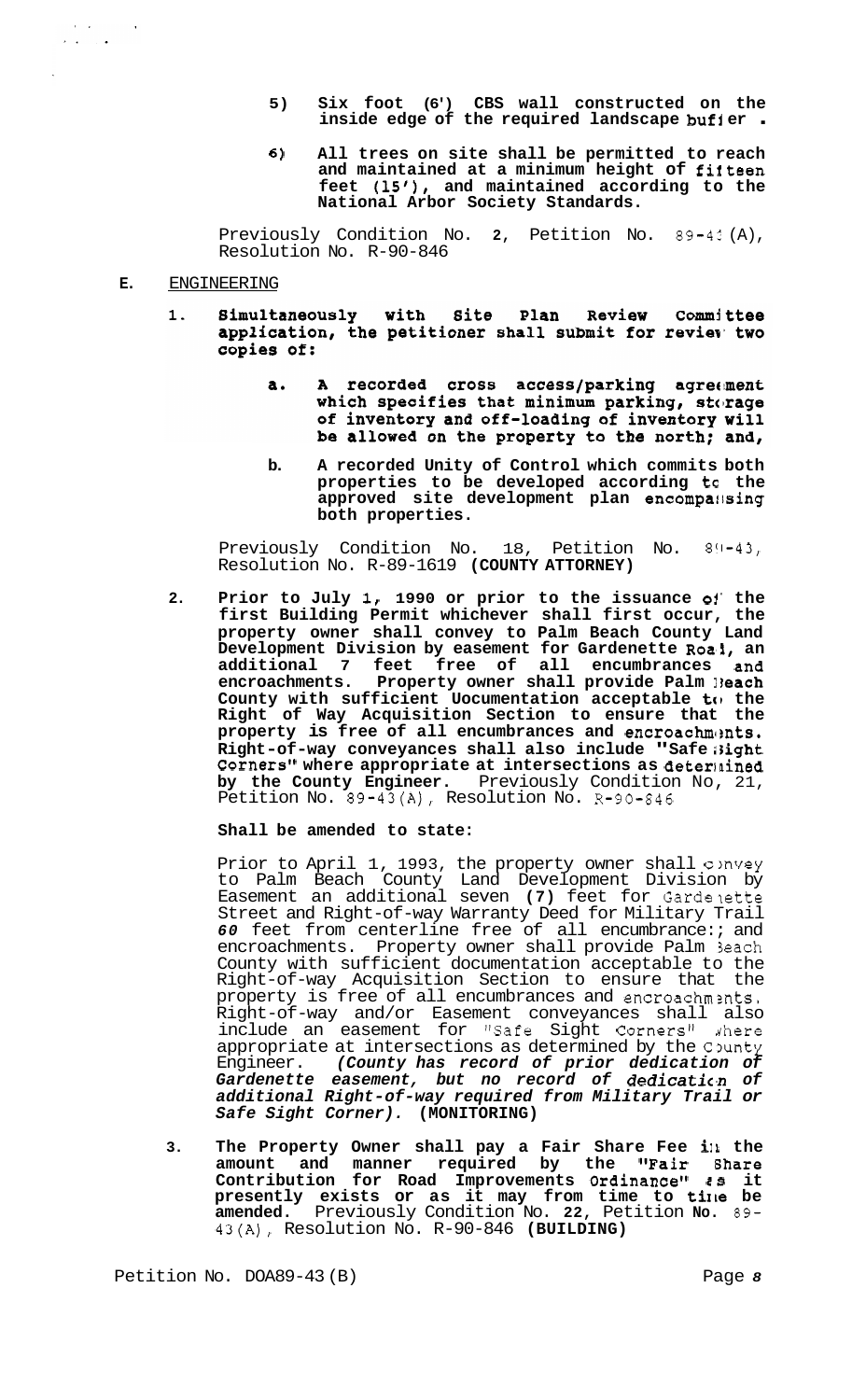### **F.** LANDSCAPE WITHIN MEDIAN

 $\mathcal{L}_{\mathbf{q}}$  , we can be

1. Prior to site plan certification, the petitioner shall apply to the Palm Beach County Engineering and Public Works Department for a permit to landscape all adjacent median(s) of all abutting rights-of-way. When permitted by Palm Beach County Department of Engineering and Public Works, landscaping shall consist of groundcover along the entire length of the adjacent median to be planted. All landscaping and maintenance shall be subject, to the standards as set forth by the Palm Beach Ccunty Engineering and Public Works Department. All landscape material shall be selected for the following list:

Trees :

## Groundcover:

Laurel Oak Live Oak Slash Pine Sabal Palmetto Wedilia Bahia Grass

Alternative species may be allowed subject to approval by the County Engineer. All plant material shal:. be installed and selected according to xeriscape principles and shall conform with the following:

- a) **All** plants shall be container grown or field collected and transplanted from the project site.
- **b)** All plantings shall be done in accordance with detailed planting plans and specifications t3 be submitted and approved by the County Engineer concurrent with Site Plan certification.

All required median landscaping, including wateling, shall be the perpetual maintenance obligation of the petitioner and its successors, legal heirs or assigr.ees, or duly established Property Owner's Association ar.d/or Homeowner's Association, and shall be installed cn or before August 31, 1993. Declaration of Covenants and Restriction Documents shall be established or amended as required, prior to receiving the first building perm .t or filing of the first plat, whichever occurs first, to reflect this obligation. Maintenance shall **b**o in reflect this obligation. Maintenance shall be in<br>accordance with the issued permits. **(MONITORING/ENGINEERING/BUILDING)** 

### G. SIGNS

- 1. No off premise signs shall be permitted on *fite*. Previously Condition No. 6, Petition No. 89-4: (A), Resolution No. R-90-846 **(BUILDING)**
- **2. No Point of Purchase signage shall be permitted 011 the Gardenette Street frontage.** Previously Condition No, **13,**  Petition No. 89-43(A), Resolution No. R-90-846 (BUILIING)
- **H.** COMPLIANCE
	- **1. Prior to Site Plan Review Committee approval, the petitioner shall comply with all Compliance Deparfiment actions, requirements and pay all fines.** Previously Condition No. 23, Petition No. 89-43(A), Resolution No. R-90-846

**Shall be amended to state:**